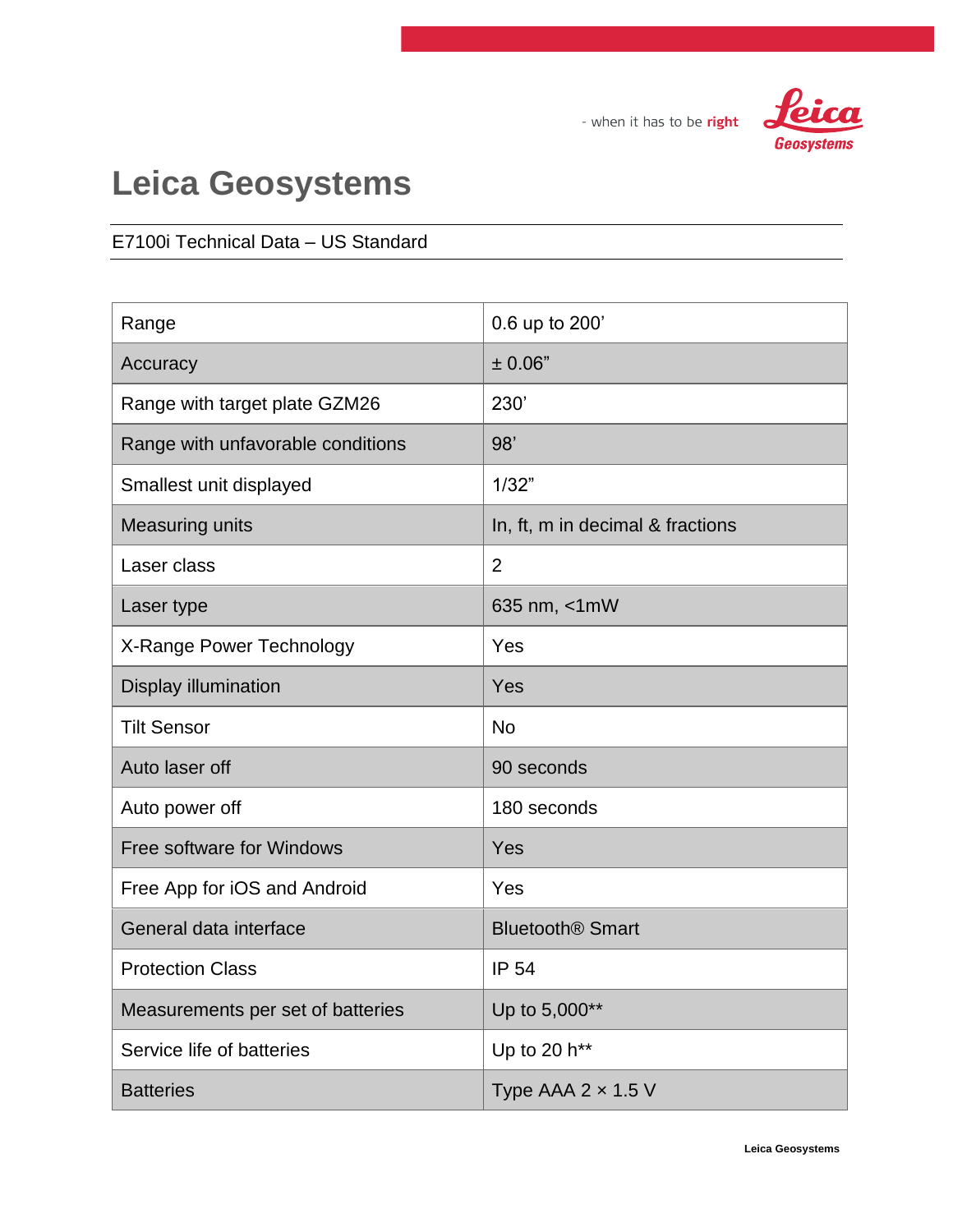

- when it has to be right

## **Leica Geosystems**

Technical Data Continued

| <b>Battery life</b>              | Up to 3,000 measurements                                           |  |
|----------------------------------|--------------------------------------------------------------------|--|
| <b>Protection class</b>          | IP 54 (dust & splash water protected)                              |  |
| <b>Dimensions</b>                | $4.72 \times 1.46 \times 0.91$ "                                   |  |
| Weight with batteries            | 3.25 oz                                                            |  |
| Temperature range - storage      | $-13$ to $158$ <sup>o</sup> f                                      |  |
| Temperature range - operation    | 14 - 122 <sup>o</sup> f                                            |  |
| <b>Features</b>                  |                                                                    |  |
| Direct keys                      | Easy-to-use shortcut keys                                          |  |
| Area function                    | Measures area                                                      |  |
| <b>Distance function</b>         | Measures distance                                                  |  |
| Bluetooth V4.0                   | Transfers data to App or PC                                        |  |
| Free Disto Plan App              |                                                                    |  |
| Removable pocket clip            | For easy carrying                                                  |  |
| <b>Functions</b>                 |                                                                    |  |
| <b>Distance Measurements</b>     | $± 1/16"$ up to 200 ft                                             |  |
| <b>Permanent Measuring</b>       | Yes                                                                |  |
| Area measurements                | Yes                                                                |  |
| <b>Bluetooth Smart V4.0</b>      | Transfers your data to App or PC                                   |  |
| <b>Functions with Disto Plan</b> |                                                                    |  |
| <b>Sketch on Photo</b>           | Capture complex shapes (rooms,<br>facades) and export those to CAD |  |